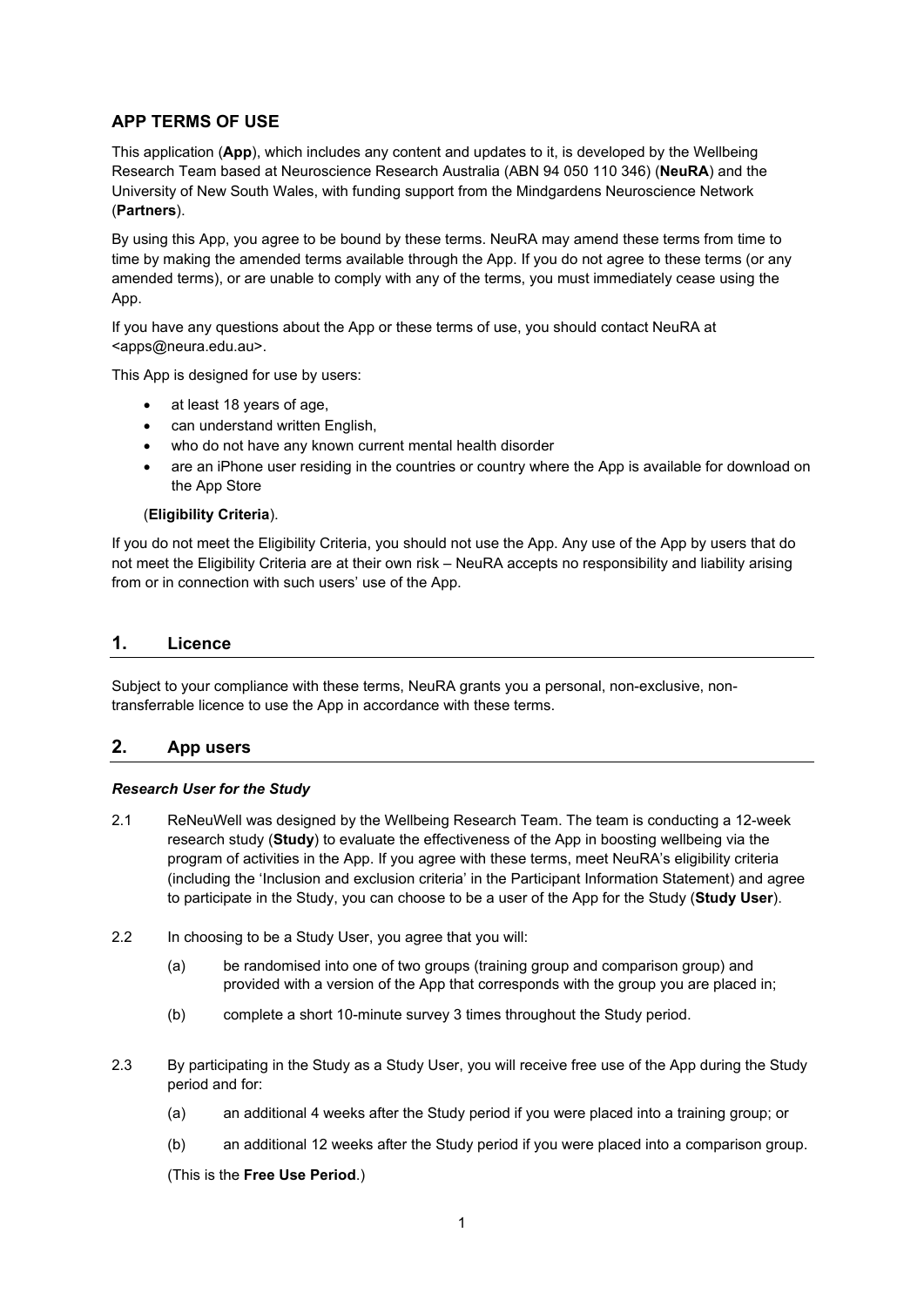After the Free Use Period, a Study User can continue using the App as a Paid User. (See below.)

- 2.4 NeuRA may choose not to accept users who wish to participate in the Study, change the period of the Study or any aspect of it, or terminate the Study, at any time at its sole discretion without incurring any liability to any Study Users.
- 2.5 NeuRA is not obligated to contact any Study Users regarding any Study outcome. Please refer to the Participant Information Statement regarding how Study Users can find out the results of the Study.
- 2.6 The Study may be subject to additional Study terms as notified in writing by NeuRA from time to time.

#### *Fee-paying User*

- 2.7 If you are not a Study User, or you are a Study User but the Free Use Period has expired or you have withdrawn from the Study, you may use the App by paying a fee.
- 2.8 The applicable fee payable will be set out on the payment page of the App.
- 2.9 If you are not paying for use of the App from your App store account, you must ensure you have obtained all necessary consents and approvals of the App store account owner to pay the applicable fee for using the App.

# **3. App use**

- 3.1 You must ensure that any information you provide in the App is, to the best of your knowledge, accurate and complete.
- 3.2 You must not:
	- (a) use the App to harass any person; cause damage or injury to any person or property; publish any material that is false, misleading, defamatory, harassing or obscene; send unsolicited electronic messages;
	- (b) access, use or otherwise do anything with the App in violation of any laws or for any unlawful purposes, or in a manner which infringes the rights (including privacy and intellectual property rights) of anyone, or restricts the use of the App by any other user;
	- (c) create a false identity, impersonate another person or entity, or otherwise misrepresent yourself, or create user accounts or submit information by automated means or under false or fraudulent pretences;
	- (d) allow any other third party to access or use your App account;
	- (e) use any device, software, or routine to interfere or attempt to interfere with the proper working of the App, or any activity conducted on the App;
	- (f) attempt to gain unauthorised access to, interfere with, damage or disrupt any parts of the App;
	- (g) incorporate by any means any of the App content into another application, website or service unless expressly authorised by NeuRA to do so in writing;
	- (h) collect or harvest any information or data from the App or attempt to decipher any transmissions to or from the servers running the App, unless expressly authorised by NeuRA to do so;
	- (i) copy (except to the extent necessary to run the App), decompile, reverse engineer, disassemble or translate the App;
	- (j) access the App in order to build a similar or competitive product or service;
	- (k) use the App for any commercial, business or resale purposes; or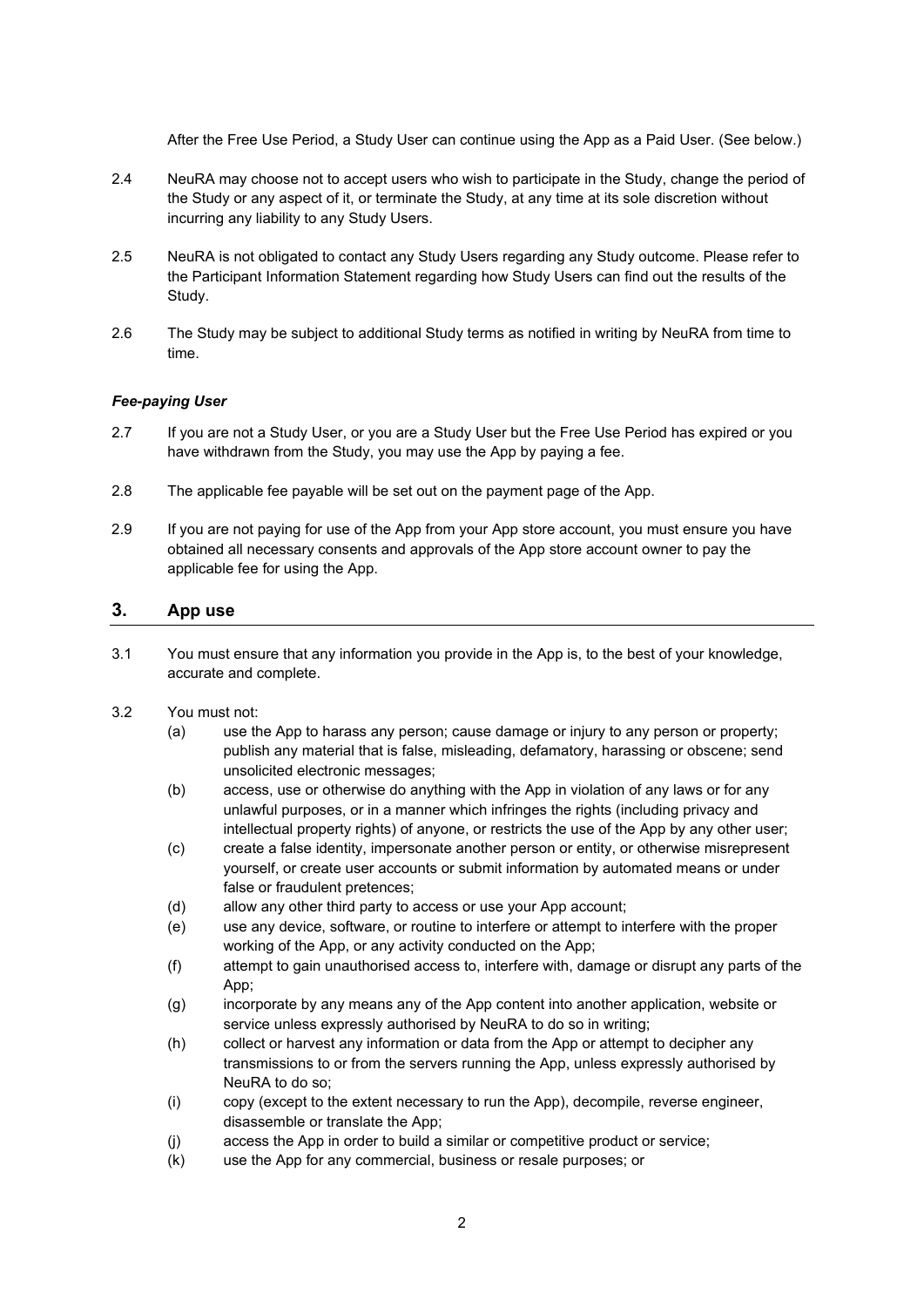- (l) use, copy, remove, delete, alter or obscure any trade mark, copyright, or any other intellectual property in the App or App content without NeuRA's prior written approval.
- 3.3 If you, or anyone using your account or identifying information, fail to comply with these App terms, NeuRA may without further notice to you:
	- (a) suspend or block your access to the App (or any part of it);
	- (b) contact the relevant authorities to investigate the non-compliance where NeuRA believes it is appropriate to do so; and/or
	- (c) terminate your access to the App.
- 3.4 NeuRA may from time to time in its sole discretion develop and provide App updates, bug fixes, patches, other error corrections, and/or other features (including content). Updates may also modify or delete in their entirety certain features and functionality. NeuRA has no obligation to continue to provide or enable any particular features or functionality.
- 3.5 NeuRA may suspend or block your access to the App from time to time. The reasons for NeuRA doing so may include: to perform scheduled maintenance on the App or components required to run the App; as a result of a request made by law enforcement or other government or regulatory authorities; or due to technical difficulties.

## **4. Security**

- 4.1 You are responsible for ensuring that your username and password for the App is kept securely and not made available to anyone else to use the App.
- 4.2 You are liable for any activities performed in relation to the App using your username or password, regardless of whether or not you authorised that person or device to use your username or password. NeuRA recommends that you always logoff from the App after completing a session.
- 4.3 You must promptly notify NeuRA if you become aware of any unauthorised use of your username and password for the App.
- 4.4 NeuRA will put in place physical, technical and administrative security measures for the App that are designed to minimise the risk of any misuse, interference or loss and unauthorised access, modification or disclosure of your personal information.
- 4.5 Despite the above, you acknowledge that NeuRA does not provide any warranty around the security of the App, the transmission of data over the internet or any other public network, or any data a user provides through use of the App.

#### **5. User Data and personal information**

- 5.1 Any data including personal information provided by you or generated through the App or otherwise (**User Data**) will be dealt with according to the App Terms of Use. This applies to all users of the App, Study Users and Fee-paying Users.
- 5.2 You are solely responsible for all User Data, including User Data that you upload to or download from the App. If you download any User Data to provide to a third party, you accept all risk and liability for the third party's use of the User Data provided to the third party. NeuRA takes no responsibility and is not liable to you or any third party for use of any User Data.
- 5.3 NeuRA (including its Partners) may use and publish User Data for research purposes. Such User Data will include profile information such as your age, gender, country of origin (including state/province/region), marital status, education, employment, height and weight, survey data and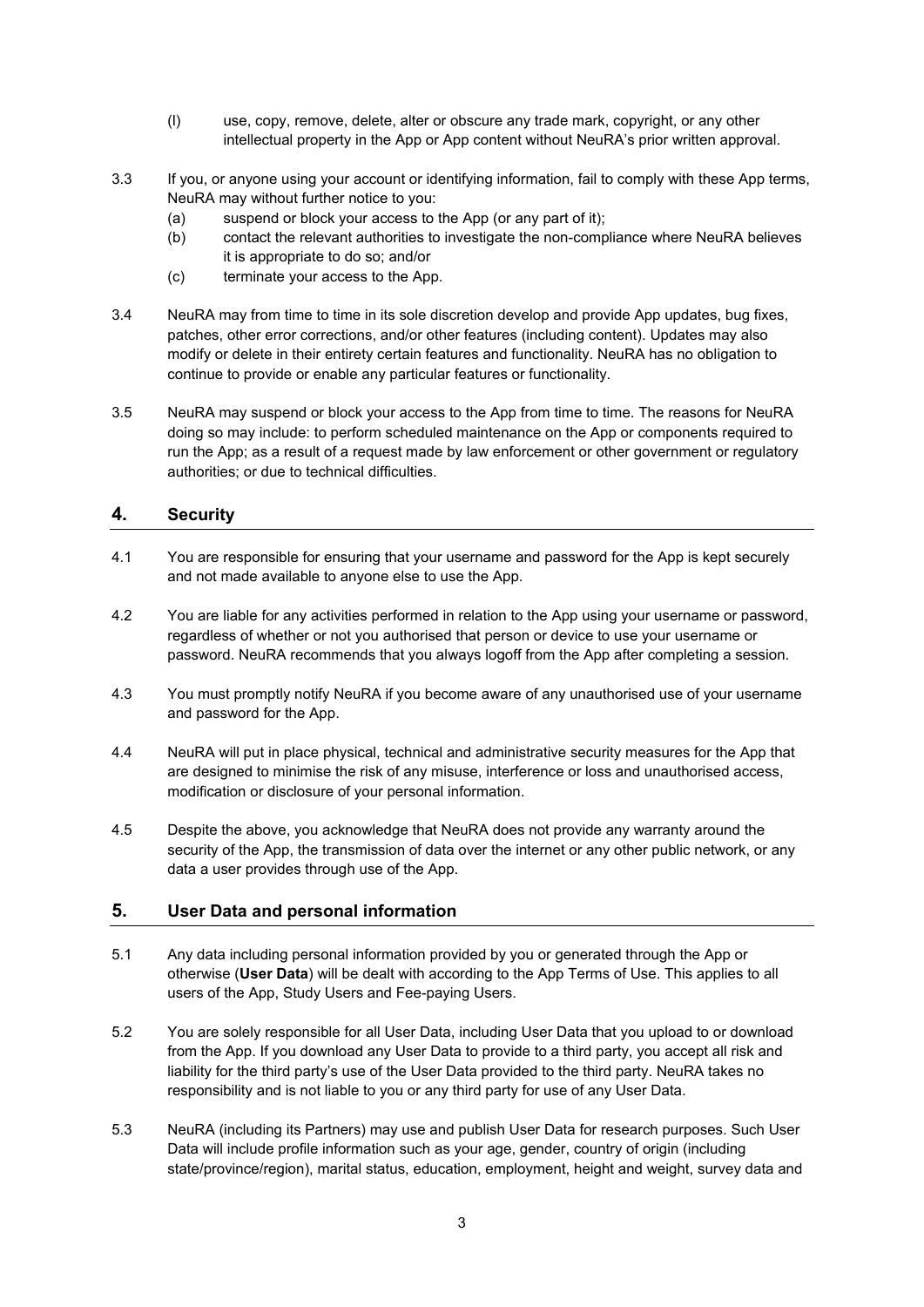app metrics (**User Research Data**). Study Users may provide additional User Research Data as described in the Participant Information Statement. User Research Data will only be used and published for research purposes in an anonymised or de-identified form.

- 5.4 NeuRA may use User Data that is personal information (e.g. your name, email address, address, date of birth or your personal contact details) for the purpose of providing you with use of the App, to exercise any of its rights or enforce any user obligations set out in these App Terms of Use, and in accordance with NeuRA's privacy policy, which may be accessed at: [http://www.neura.edu.au/privacy-policy.](http://www.neura.edu.au/privacy-policy)
- 5.5 You consent to NeuRA (including its Partners) using User Data including personal information as set out in these App Terms of Use. For clarity, NeuRA and its Partners' rights to use and publish User Data for research purposes continues after, and is not affected by, termination of your licence to use the App and other rights granted to you under these App Terms of Use.

### **6. Intellectual property rights**

- 6.1 All intellectual property rights in the App are owned or licensed by NeuRA and its Partners. Except for the licence granted to you under clause 2, NeuRA and its Partners reserve all rights in the App.
- 6.2 Intellectual property rights in relation to the results and information obtained from your use of the App, and any derivative works created by NeuRA and its Partners arising from or incorporating such results and information, will be owned by NeuRA. You will have no rights or interests (including any compensation or royalties) in any research or other derivative works created by NeuRA and its Partners arising from or incorporating such results and information.

### **7. Third Party Websites**

- 7.1 The App may provide links to other websites or services operated by third parties for you to access. NeuRA provides these website links only as a convenience and does not review, approve, monitor, endorse, warrant or make any representations with respect to third party websites.
- 7.2 You acknowledge that any access of any linked third party websites or services is at your sole discretion and for your information only.
- 7.3 Any third party websites or services links within the App do not indicate NeuRA's endorsement or affiliation with those websites or services and the third party provides of those websites or services.
- 7.4 NeuRA will be not be responsible or liable for your use of or access to any linked third party websites or services.

#### **8. User acknowledgement and disclaimer**

- 8.1 By using the App, you acknowledge that:
	- (a) this App may expose you to mental health related topics, which may cause psychological distress and/or discomfort;
	- (b) it is possible that you may find the App contents challenging and/or stressful; and
	- (c) you use this App at your own risk based on your own assessment of the accuracy, performance, completeness or suitability of the App and its contents.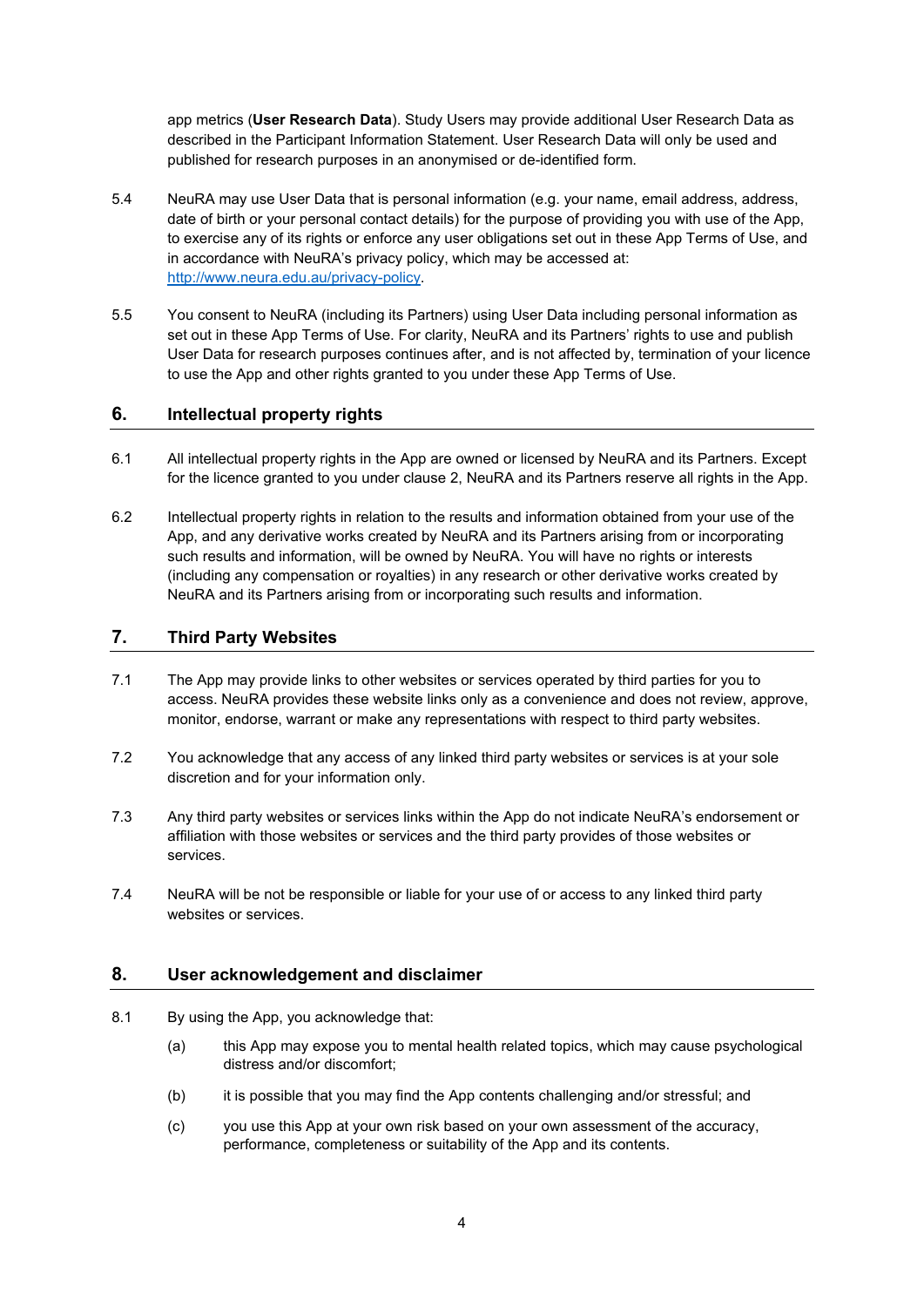- 8.2 **The app is not designed to diagnose or treat any mental health disorder. The app cannot provide users with any diagnosis of any mental disorder or users' level of risk for developing a disorder. The app does not replace any clinical or diagnostic assessment or treatment for mental health disorders delivered by a qualified health professional. You should speak to your doctor or a mental health professional if you feel distressed, need mental health support, or require any clinical or diagnostic assessment or treatment for mental health disorders.**
- 8.3 In the App, you will complete a "COMPAS-W scale" which will provide a report and a tailored program of activities to understand and boost your level of wellbeing. Any report and program of generated in the App does not provide any mental disorder diagnosis or assess your level of risk for developing a mental disorder.
- 8.4 While the activities used in the App are based on evidence-based psychological concepts or approaches, NeuRA does not make any promises about the App's effectiveness in boosting wellbeing and resilience of any individual.
- 8.5 The App is provided "as is" basis. To the maximum extent permitted by law, NeuRA does not provide any warranty or guarantee (express or implied) as to the accuracy, performance, completeness or suitability of the App and its contents, or that access to the App including its functions and features will be uninterrupted, error-free or that errors will be able to be fixed.

## **9. Liability**

- 9.1 Subject to clause [9.2](#page-4-0) below:
	- (a) NeuRA's (including its Partners') maximum aggregate liability, arising from or in connection with the App (including its content and any User Data), to you whether in contract, tort (including negligence) or under statute is limited to the amount of the fee for use of the App at the time you first started using the App (whether or not such fee was payable);
	- (b) NeuRA's (including its Partners') liability arising from or in connection with the App (including its content and any User Data) will not include any direct, indirect, incidental, special or consequential damages, loss of revenue, profits, anticipated profits, savings, corruption or loss of data, failure to transmit or receive any data, even where such damages or losses were foreseeable. This includes but is not limited to:
		- (i) damage to user software, hardware or mobile device or other property, including as a result of any defects, viruses or other malicious software caused by accessing, using or downloading the App, or from transmissions via email or attachments received from NeuRA;
		- (ii) unauthorised access, theft, loss, damage or deletion of User Data. (NeuRA does not make any promises around maintaining a record or backup of any User Data, or that such User Data may be recoverable if it is lost or damaged.);
		- (iii) liability, including any mental or physical injury or death, arising from or in connection with your use of the App (including links to any third party websites or services), App content, or User Data generated by the App.
- <span id="page-4-0"></span>9.2 Nothing in these terms should be read or applied so as to exclude, restrict or modify or have the effect of excluding, restricting or modifying any condition, warranty, guarantee, right or remedy implied or mandated by law (including the Australian Consumer Law) and which by law cannot be excluded, restricted or modified.
- 9.3 NeuRA's (including its Partners') liability for breach of any condition, warranty, guarantee, right or remedy implied or mandated by law (including the Australian Consumer Law) and which by law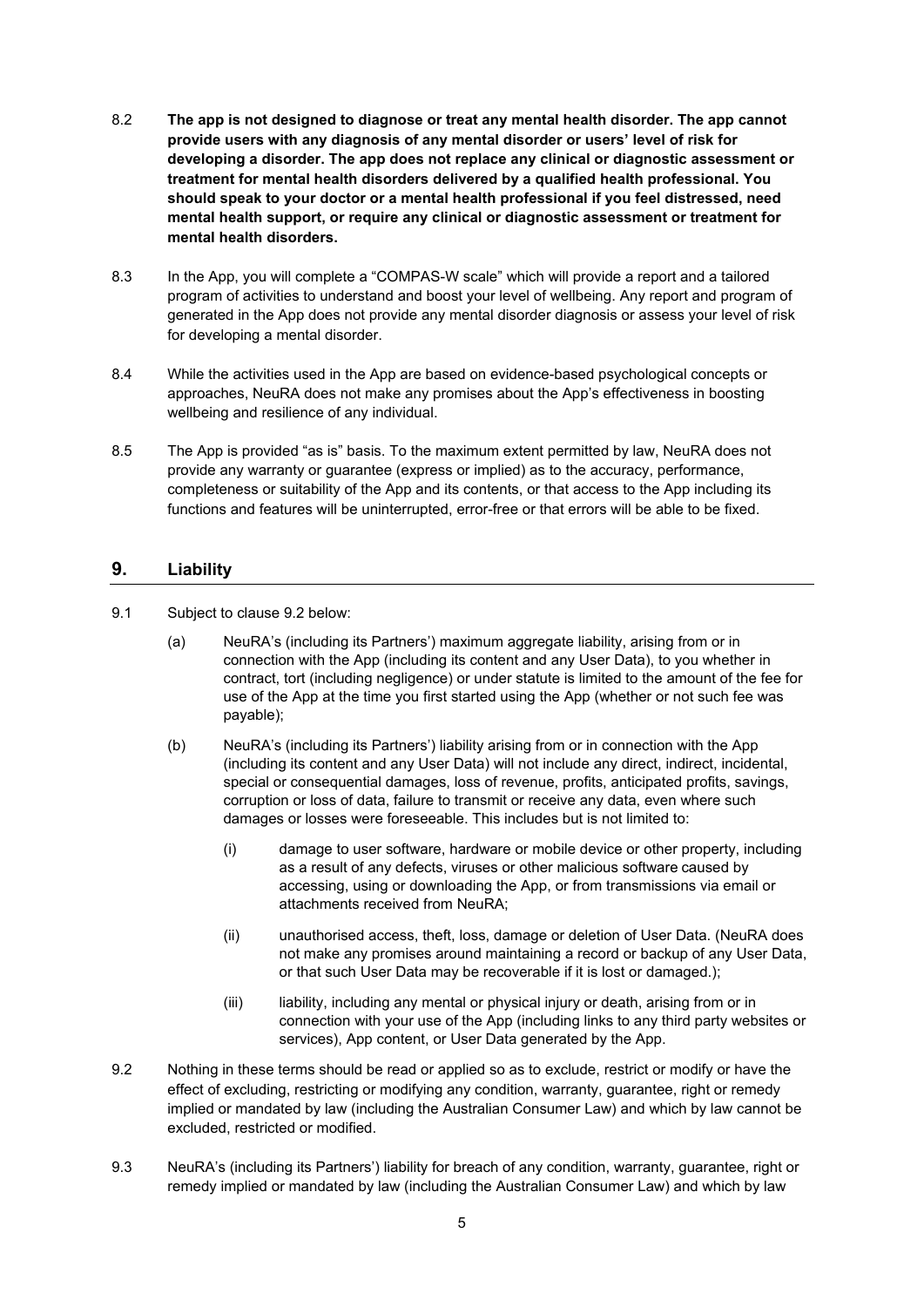cannot be excluded, restricted or modified, is limited, at NeuRA's option, to the re-supply of the services, or the cost of re-supplying the services.

### **10. Termination**

- 10.1 You may terminate your licence to use the App and other rights granted to you under these App Terms of Use by not using the App and deleting the App and all copies of it from your devices. You will not be entitled to any refund for fees paid (if any) to use the App.
- 10.2 NeuRA may by notice to you terminate your licence to use the App and other rights granted to you under these App Terms of Use for any reason at any time. You will not be entitled to any refund for fees paid (if any) to use the App unless otherwise agreed by NeuRA at its absolute discretion.

Your licence and other rights granted under these App Terms of Use rights granted under these App Terms of Use are terminated immediately if you breach any of these terms.

- 10.3 If you are a Study User, you will no longer be able to participate in the Study once your licence to use the App is terminated.
- 10.4 On termination of your licence to use the App and other rights granted to you under these App Terms of Use for any reason, you must immediately:
	- (a) stop using the App; and
	- (b) permanently delete the App and all copies of it from your devices.

### <span id="page-5-0"></span>**11. General**

- 11.1 These terms and your use of the App are governed by the laws of New South Wales, Australia. You agree to submit to the exclusive jurisdiction of the courts of New South Wales, Australia and any courts which have jurisdiction to hear appeals from any of those courts and waives any right to object to any proceedings being brought in those courts.
- 11.2 These App Terms of Use, and any terms expressly specified by these terms as being incorporated by reference, are the complete and exclusive statement of the agreement between NeuRA and you.
- 11.3 NeuRA may assign all or any of its rights or obligations without your consent. You must not assign any of your rights or obligation under these terms.
- 11.4 If a party has a right arising from another party's failure, the delay in exercising that right does not waive any rights.
- 11.5 If any term is illegal or unenforceable, it is to be severed and will not affect the continued operation of the other terms.
- 11.6 Clauses 4.2, 4.5, 5, 6, 7, 8, 9[, 11](#page-5-0) and any other clause which naturally should survive termination of your licence to use the App will survive termination.
- 11.7 A reference to any term or a document includes any variation or replacement of it.
- 11.8 The words **include**, **including**, for example or such as when introducing an example, do not limit the meaning of the words to the example or examples of a similar kind.